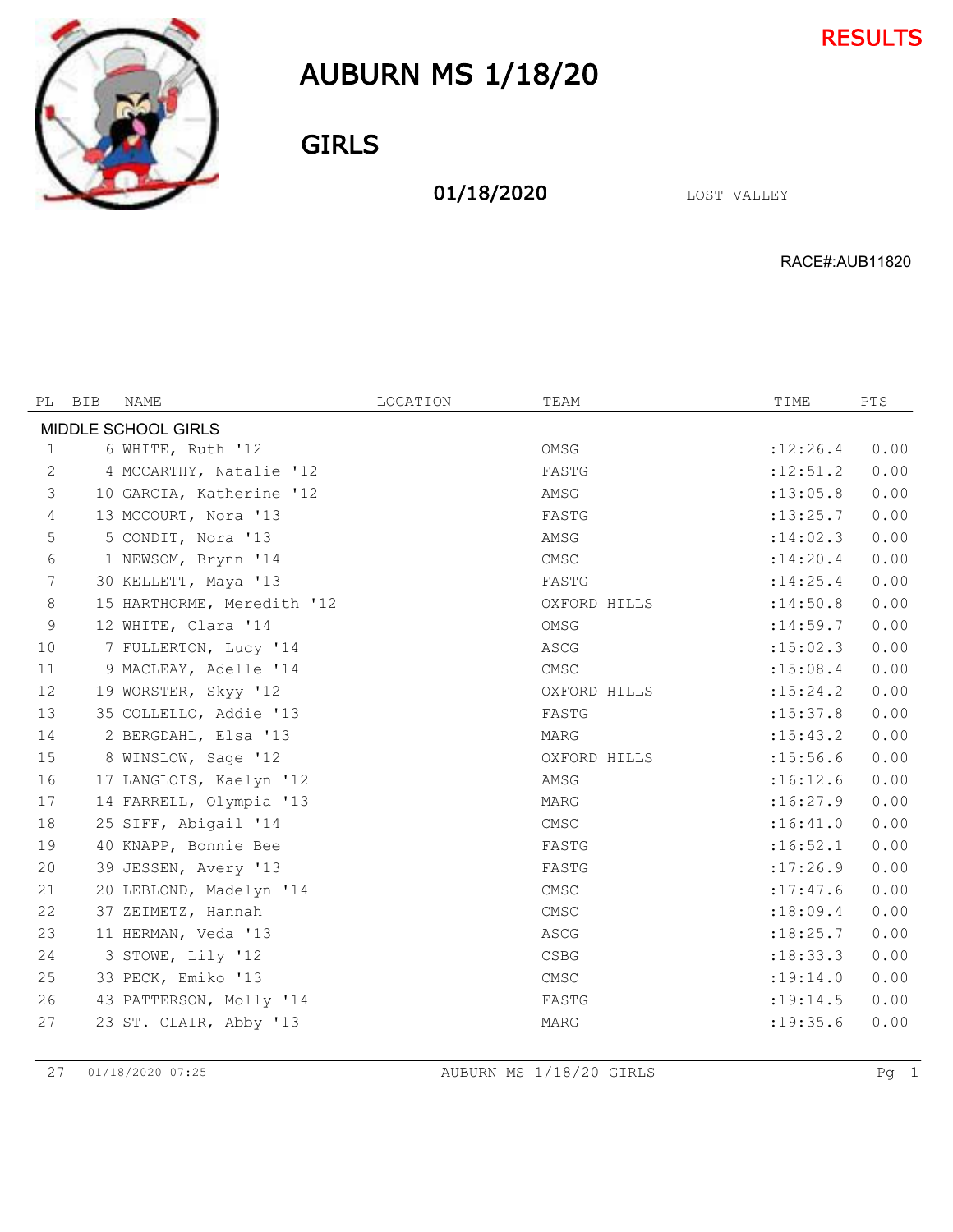|    | PL BIB | NAME                        | LOCATION | TEAM        | TIME       | PTS  |
|----|--------|-----------------------------|----------|-------------|------------|------|
| 28 |        | 16 UREY, Piper '13          |          | <b>CSBG</b> | : 19: 53.6 | 0.00 |
| 29 |        | 48 OLMSTEAD, Harper         |          | FASTG       | : 19: 55.5 | 0.00 |
| 30 |        | 47 CURTIS, Tigerlilly '13   |          | CMSC        | :20:00.8   | 0.00 |
| 31 |        | 41 LAFIURA, Greer '12       |          | <b>CSBG</b> | : 20: 37.2 | 0.00 |
| 32 |        | 44 LIMBERGER, Greta '13     |          | CMSC        | :20:53.0   | 0.00 |
| 33 |        | 38 TOBIAS, Ava '12          |          | <b>CSBG</b> | : 21:02.9  | 0.00 |
| 34 |        | 34 ROESNER, Emma '13        |          | MARG        | : 21: 11.9 | 0.00 |
| 35 |        | 42 BURNES, Evelyn '13       |          | CMSC        | : 21: 20.4 | 0.00 |
| 36 |        | 24 ROBERTS, Zola '12        |          | CSBG        | : 21:54.5  | 0.00 |
| 37 |        | 45 KIMBALL, Katie Grace '14 |          | <b>CSBG</b> | :22:01.4   | 0.00 |
| 38 |        | 21 JACKSON SANDBORN, Pi '12 |          | OMSG        | :22:31.1   | 0.00 |
| 39 |        | 31 METZLER, Maggie '13      |          | <b>CSBG</b> | :22:47.8   | 0.00 |
| 40 |        | 27 ELLIS, Emily '13         |          | OMSG        | : 23:08.4  | 0.00 |
| 41 |        | 18 HERMAN, Madelyn '14      |          | ASCG        | : 24:24.9  | 0.00 |
| 42 |        | 46 WALSH, Daphne '12        |          | CSBG        | : 25:05.7  | 0.00 |
| 43 |        | 49 DUROW, Ula '14           |          | CSBG        | : 25:57.2  | 0.00 |
| 44 |        | 52 SIMPSON, Scout           |          | FASTG       | :26:27.9   | 0.00 |
| 45 |        | 50 STRICKLAND, Elizabet '14 |          | FASTG       | : 27: 41.3 | 0.00 |
| 46 |        | 53 DCUSELLIS, Grace '14     |          | <b>CSBG</b> | : 27: 53.4 | 0.00 |
| 47 |        | 55 SKIER1, Unknown          |          |             | : 28:15.8  | 0.00 |
| 48 |        | 29 GSOTTSCHNEIDER, Emma '13 |          | ASCG        | :34:20.9   | 0.00 |
| 49 |        | 28 DUMAIS, Jillian '12      |          | AMSG        | :38:02.3   | 0.00 |
| 50 |        | 56 SKIER2, Unknown          |          |             | :39:01.2   | 0.00 |
|    |        |                             |          |             |            |      |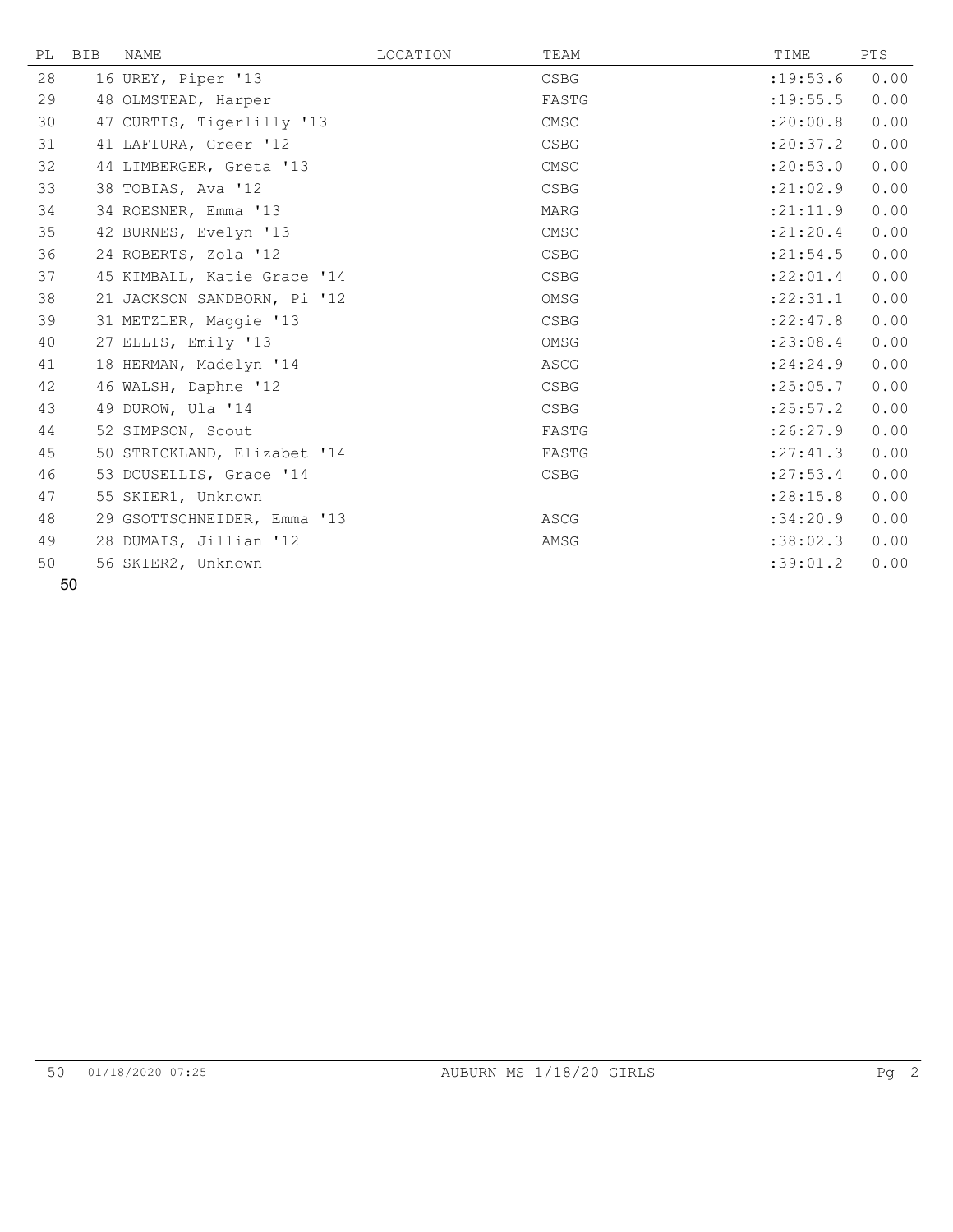



BOYS

01/18/2020 LOST VALLEY

RACE#:AUB11820

| PL             | BIB                | <b>NAME</b>                | LOCATION | TEAM         | TIME     | PTS  |  |  |  |  |
|----------------|--------------------|----------------------------|----------|--------------|----------|------|--|--|--|--|
|                | MIDDLE SCHOOL BOYS |                            |          |              |          |      |  |  |  |  |
| 1              |                    | 71 SLOVER, Ellis '12       |          | AMSB         | :10:42   | 0.00 |  |  |  |  |
| 2              |                    | 65 NEWSOM, Lucas '13       |          | CMSC         | : 11:21  | 0.00 |  |  |  |  |
| $\mathfrak{Z}$ |                    | 74 COTE, Beckett '13       |          | CMSC         | : 11:40  | 0.00 |  |  |  |  |
| $\overline{4}$ |                    | 63 MCCOURT, Henri '13      |          | FASTB        | : 11:55  | 0.00 |  |  |  |  |
| 5              |                    | 84 ZEIMETZ, Simeon '13     |          | CMSC         | : 12:14  | 0.00 |  |  |  |  |
| 6              |                    | 60 HUNTER, Sam '12         |          | ASGB         | :12:16   | 0.00 |  |  |  |  |
| 7              |                    | 69 GEISSINGER, Samuel '14  |          | FASTB        | :12:47   | 0.00 |  |  |  |  |
| 8              |                    | 83 HOEFT, Grayson '13      |          | FASTB        | :12:50   | 0.00 |  |  |  |  |
| 9              |                    | 68 BARTON, Salis '13       |          | MARB         | : 13:02  | 0.00 |  |  |  |  |
| 10             |                    | 70 SHERBINSKI, Cameron '12 |          | OXFORD HILLS | : 13:07  | 0.00 |  |  |  |  |
| 11             |                    | 76 SLOVER, Orin '14        |          | LABK         | : 13:11  | 0.00 |  |  |  |  |
| 12             |                    | 103 KNAPP, Owen '13        |          | FASTB        | : 13:35  | 0.00 |  |  |  |  |
| 13             |                    | 92 HILTON, Benjiman '13    |          | FASTB        | : 13: 37 | 0.00 |  |  |  |  |
| 14             |                    | 98 HOEFT, Elo '13          |          | FASTB        | : 13: 43 | 0.00 |  |  |  |  |
| 15             |                    | 79 TOSCANO, Dominic '12    |          | AMSB         | : 13:49  | 0.00 |  |  |  |  |
| 16             |                    | 77 STEVENSON, Wyatt '13    |          | <b>MARB</b>  | : 14:04  | 0.00 |  |  |  |  |
| 17             |                    | 64 VLAUN, Jasper '12       |          | OXFORD HILLS | : 14:52  | 0.00 |  |  |  |  |
| 18             |                    | 62 BASHAW, Brayden '12     |          | AMSB         | : 15:01  | 0.00 |  |  |  |  |
| 19             |                    | 114 BARTLETT, Elias '13    |          | FASTB        | : 15:19  | 0.00 |  |  |  |  |
| 20             |                    | 109 TAYLOR, George '13     |          | CMSC         | : 15:33  | 0.00 |  |  |  |  |
| 21             |                    | 111 WYNN, Damain           |          | FASTB        | : 15:49  | 0.00 |  |  |  |  |
| 22             |                    | 119 MALONEY, Colin '12     |          | CMSC         | : 15:57  | 0.00 |  |  |  |  |
| 23             |                    | 117 KELLETT, Mason         |          | FASTB        | :16:00   | 0.00 |  |  |  |  |
| 24             |                    | 121 HOEFT, Ouinn           |          | FASTB        | : 16:17  | 0.00 |  |  |  |  |
| 25             |                    | 82 VACQUES CARR, Simon '13 |          | <b>MARB</b>  | :16:34   | 0.00 |  |  |  |  |
| 26             |                    | 124 JESSEN, Wyatt          |          | FASTB        | :16:43   | 0.00 |  |  |  |  |
| 27             |                    | 99 THISTLE, Kai '13        |          | AMSB         | :17:02   | 0.00 |  |  |  |  |

01/18/2020 07:28 AUBURN MS 1/18/20 BOYS Pg 1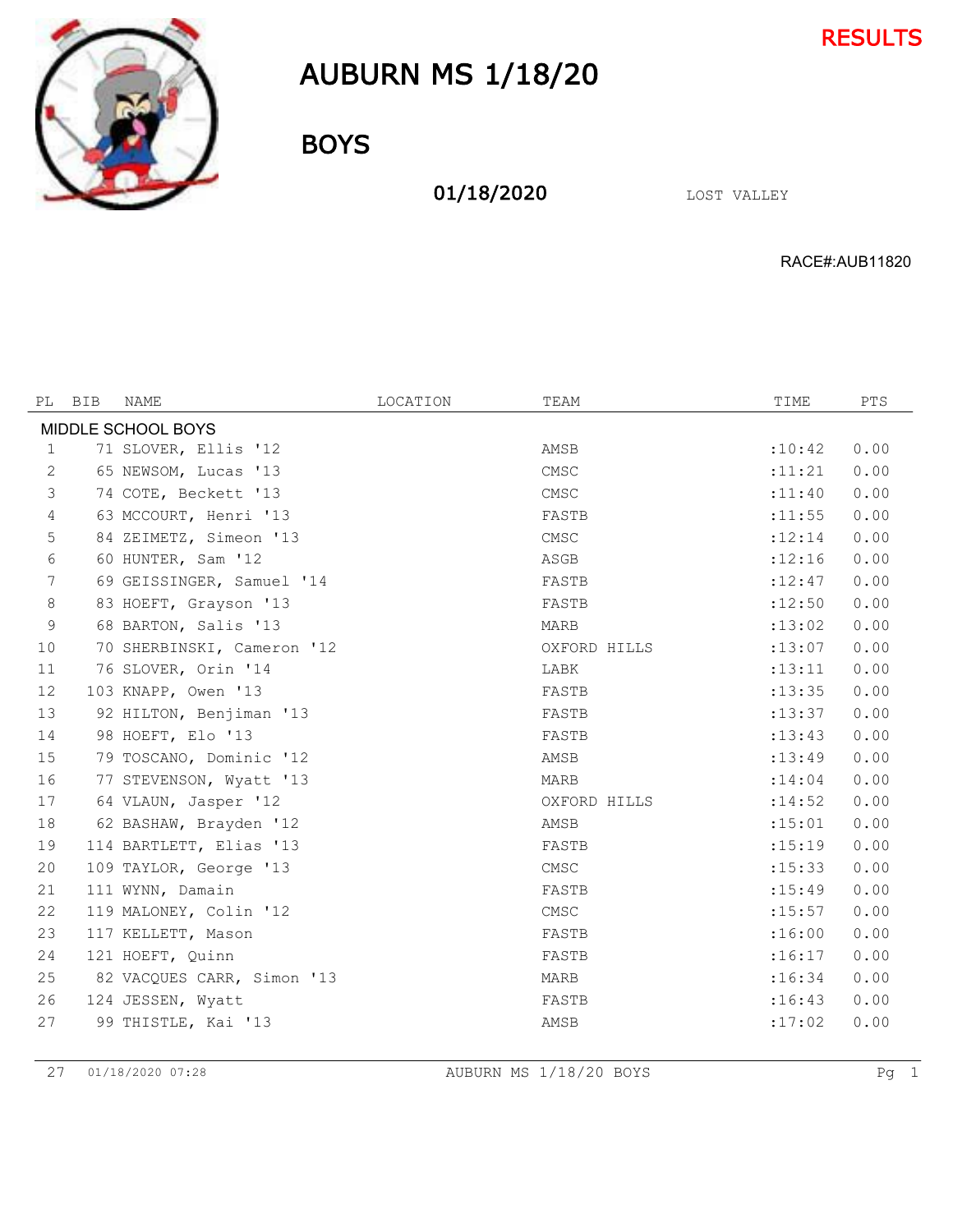| PL | BIB | NAME                        | LOCATION | TEAM            | TIME    | PTS  |
|----|-----|-----------------------------|----------|-----------------|---------|------|
| 28 |     | 102 ROSS, Samuel '12        |          | CMSC            | :17:07  | 0.00 |
| 29 |     | 118 GERALD, Eliot           |          | CMSC            | :17:17  | 0.00 |
| 30 |     | 116 DUMOUNT, Koa            |          | FASTB           | : 17:21 | 0.00 |
| 31 |     | 120 CIVIELLO, Noah '13      |          | FASTB           | : 17:24 | 0.00 |
| 32 |     | 115 OLIVER, Noah '14        |          | CMSC            | :17:39  | 0.00 |
| 33 |     | 61 BARR, Ayden '13          |          | MONB            | : 17:41 | 0.00 |
| 34 |     | 113 TAYLOR, Milo            |          | CMSC            | : 17:49 | 0.00 |
| 35 |     | 66 CASTLE, Oliver '12       |          | CSBB            | : 18:07 | 0.00 |
| 36 |     | 97 WARING, Liam '14         |          | OMSB            | :18:12  | 0.00 |
| 37 |     | 75 SCHULTZ, Noah            |          | MONB            | : 18:15 | 0.00 |
| 38 |     | 73 LEE, Oliver '13          |          | <b>CSBB</b>     | :18:29  | 0.00 |
| 39 |     | 100 COHEN, Bennet '14       |          | CSBB            | : 18:57 | 0.00 |
| 40 |     | 85 NEWTON, Charlie '12      |          | ASGB            | :18:58  | 0.00 |
| 41 |     | 87 COHEN, Ethan '14         |          | $\texttt{CSBB}$ | : 19:01 | 0.00 |
| 42 |     | 101 SMITH, Eli '13          |          | <b>MARB</b>     | : 19:40 | 0.00 |
| 43 |     | 72 EVES, Callan '13         |          | ASGB            | : 20:15 | 0.00 |
| 44 |     | 90 TARBUCK, Cooper '13      |          | <b>MARB</b>     | : 20:17 | 0.00 |
| 45 |     | 126 FITZPATRICK, Deniz      |          | CMSC            | :22:09  | 0.00 |
| 46 |     | 125 IRVING, Eli             |          | CMSC            | : 22:12 | 0.00 |
| 47 |     | 91 EVANS-SIROS, Raymond '12 |          | OXFORD HILLS    | :22:19  | 0.00 |
| 48 |     | 105 HEARST, Tate            |          | <b>CSBB</b>     | : 23:13 | 0.00 |
| 49 |     | 93 DAMONI-TRAVERS, Noah '13 |          | OXFORD HILLS    | : 23:42 | 0.00 |
| 50 |     | 106 TOOLEY, Sam '14         |          | CSBB            | : 24:22 | 0.00 |
| 51 |     | 127 WITHERS, Sam            |          | CMSC            | :26:58  | 0.00 |
| 52 |     | 78 HOWORTH, Felix '13       |          | OMSB            | : 27:22 | 0.00 |
| 53 |     | 67 STONER, Will '13         |          | OMSB            | : 28:45 | 0.00 |
| 54 |     | 88 SCHRIMPER, Logan '13     |          | ASGB            | :30:20  | 0.00 |
| 55 |     | 128 WITHERS, Joaquin        |          | CMSC            | :33:26  | 0.00 |
| 56 |     | 94 MOORE, Jameson '14       |          | ASGB            | :35:08  | 0.00 |
|    | EG. |                             |          |                 |         |      |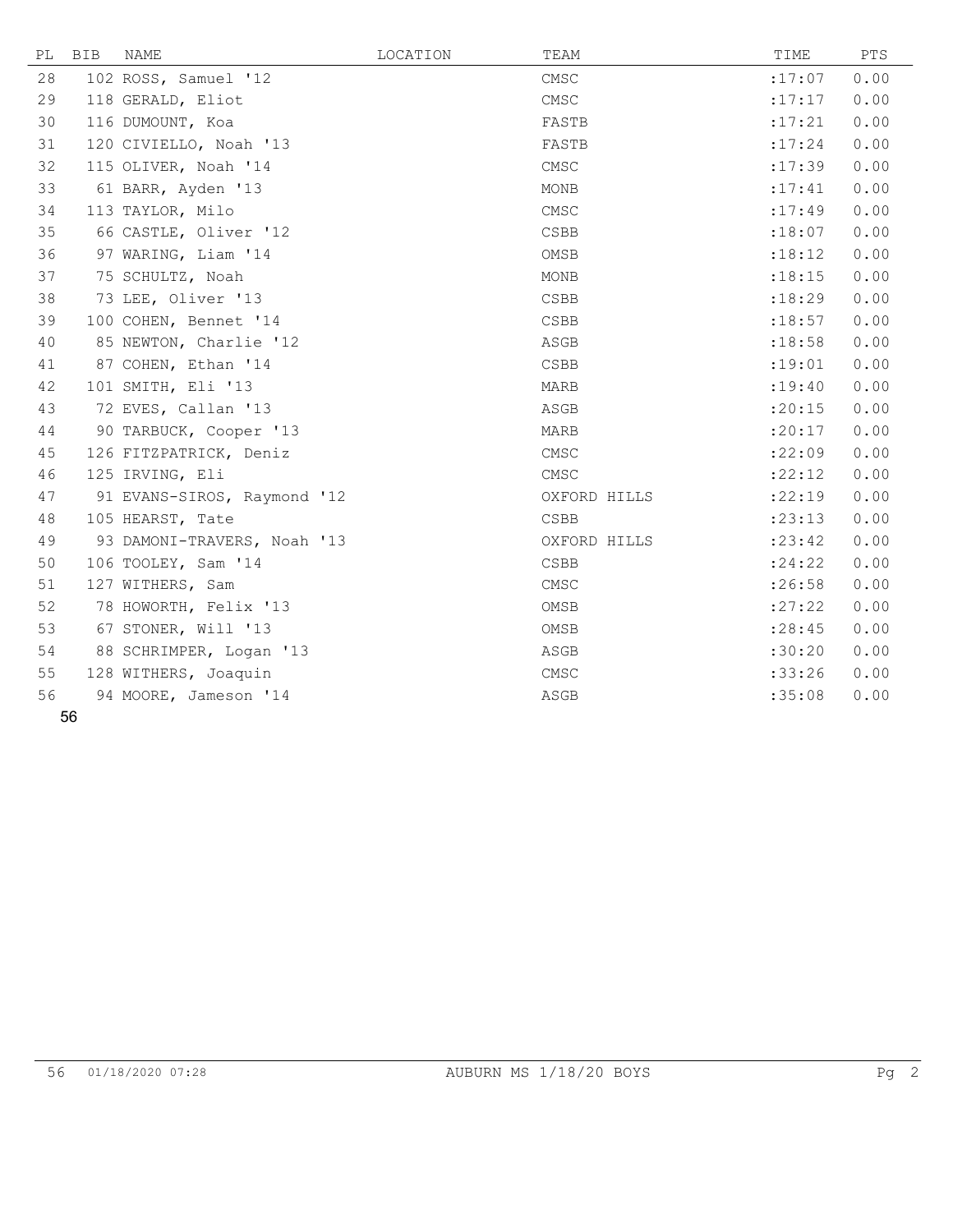Race AUB11820

### **WOMEN TEAM RESULTS**

| Plc     | Team           | <b>DIV</b> |   | <b>EVENT 1</b> | EVENT <sub>2</sub> | EVENT 3 | EVENT 4 | <b>TOTAL</b> |
|---------|----------------|------------|---|----------------|--------------------|---------|---------|--------------|
| 1 FASTG |                |            | 4 | 26.0           |                    |         |         | 26.0         |
| 2 CMSC  |                |            | 4 | 56.0           |                    |         |         | 56.0         |
| 3 AMSG  |                |            | 4 | 67.0           |                    |         |         | 67.0         |
|         | 4 OXFORD HILLS |            | 3 | 79.0           |                    |         |         | 79.0         |
| 5 OMSG  |                |            | 4 | 86.0           |                    |         |         | 86.0         |
| 6 MARG  |                |            | 4 | 92.0           |                    |         |         | 92.0         |
| 7 ASCG  |                |            | 4 | 115.0          |                    |         |         | 115.0        |
| 8 CSBG  |                |            | 4 | 116.0          |                    |         |         | 116.0        |